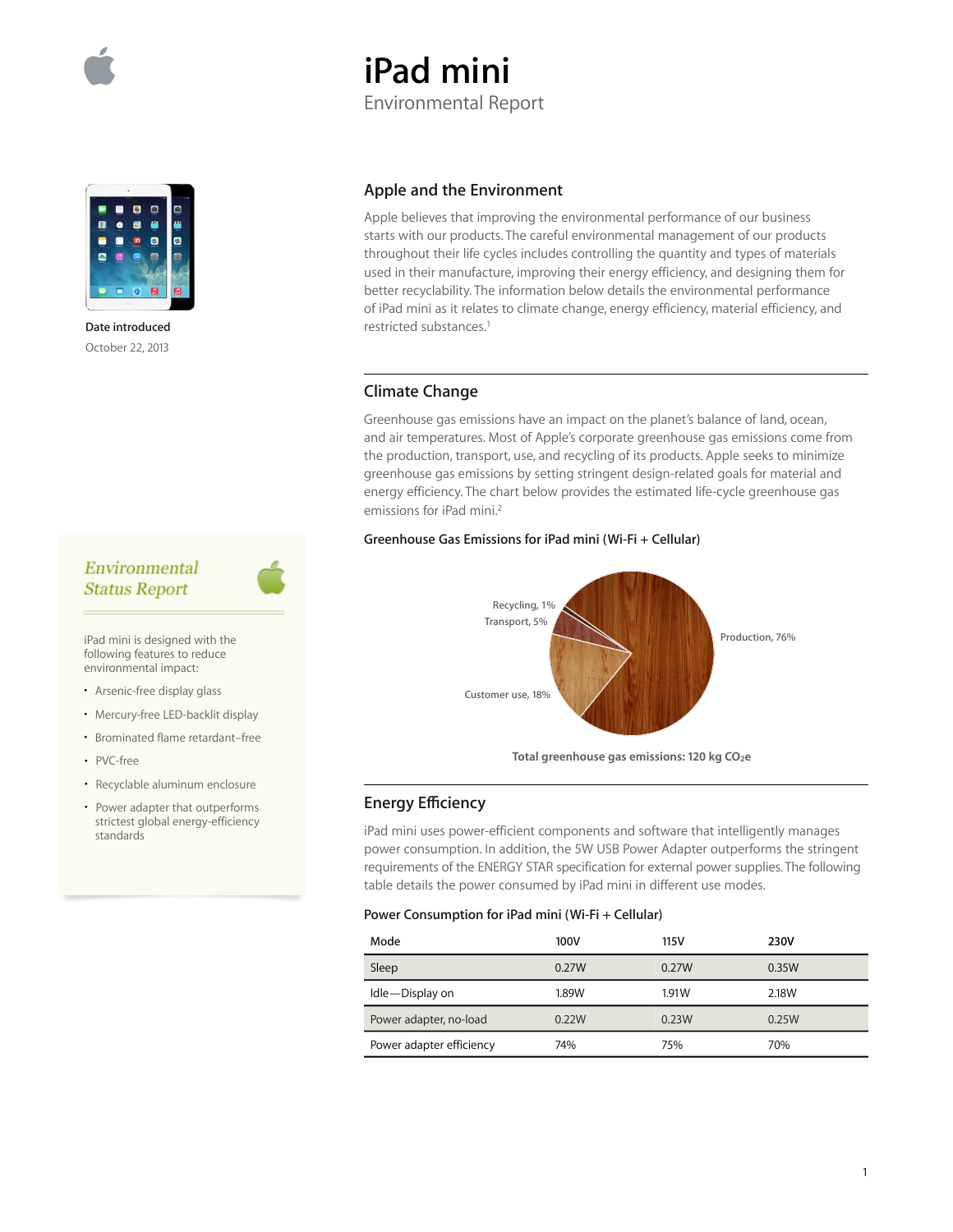

At only 2.18W in idle with the display on, iPad mini is extremely energy efficient. To put that in perspective, it takes more than five iPad minis in idle with the display on to equal the power consumed by a single 13W compact fluorescent lightbulb.

## **Material E∑ciency**

Apple's ultracompact product and packaging designs lead the industry in material efficiency. Reducing the material footprint of a product helps maximize shipping efficiency. It also helps reduce the energy consumed during production, and material waste generated at the end of the product's life. iPad mini is made of aluminum and other materials highly desired by recyclers. The chart below details the materials used for iPad mini.

#### **Material Use for iPad mini (Wi-Fi + Cellular)**





**Battery chemistry** 

• Lithium-ion polymer, 16.5 Whr • Free of lead, cadmium, and mercury

iPad mini retail packaging uses a minimum of 38 percent post-consumer recycled content.

#### **Packaging**

The packaging for iPad mini is highly recyclable. It uses corrugated cardboard made from a minimum of 38 percent post-consumer recycled content, and molded fiber made entirely from recycled content. The following table details the materials used in iPad mini packaging.

#### **Packaging Breakdown for iPad mini (U.S. Configurations)**

| Material                        | Retail box | Retail and<br>shipping box |
|---------------------------------|------------|----------------------------|
| Paper (corrugate, molded fiber) | 120q       | 288q                       |
| High-impact polystyrene         | 39q        | 39q                        |
| Other plastics                  | 6q         | 6q                         |

## **Restricted Substances**

Apple has long taken a leadership role in restricting harmful substances from its products and packaging. As part of this strategy, all Apple products comply with the strict European Directive on the Restriction of the Use of Certain Hazardous Substances in Electrical and Electronic Equipment, also known as the RoHS Directive. Examples of materials restricted by RoHS include lead, mercury, cadmium, hexavalent chromium, and the brominated flame retardants (BFRs) PBB and PBDE. iPad mini goes even further than the requirements of the RoHS Directive by incorporating the following more aggressive restrictions:

- Arsenic-free display glass
- Mercury-free LED-backlit display
- BFR-free
- PVC-free